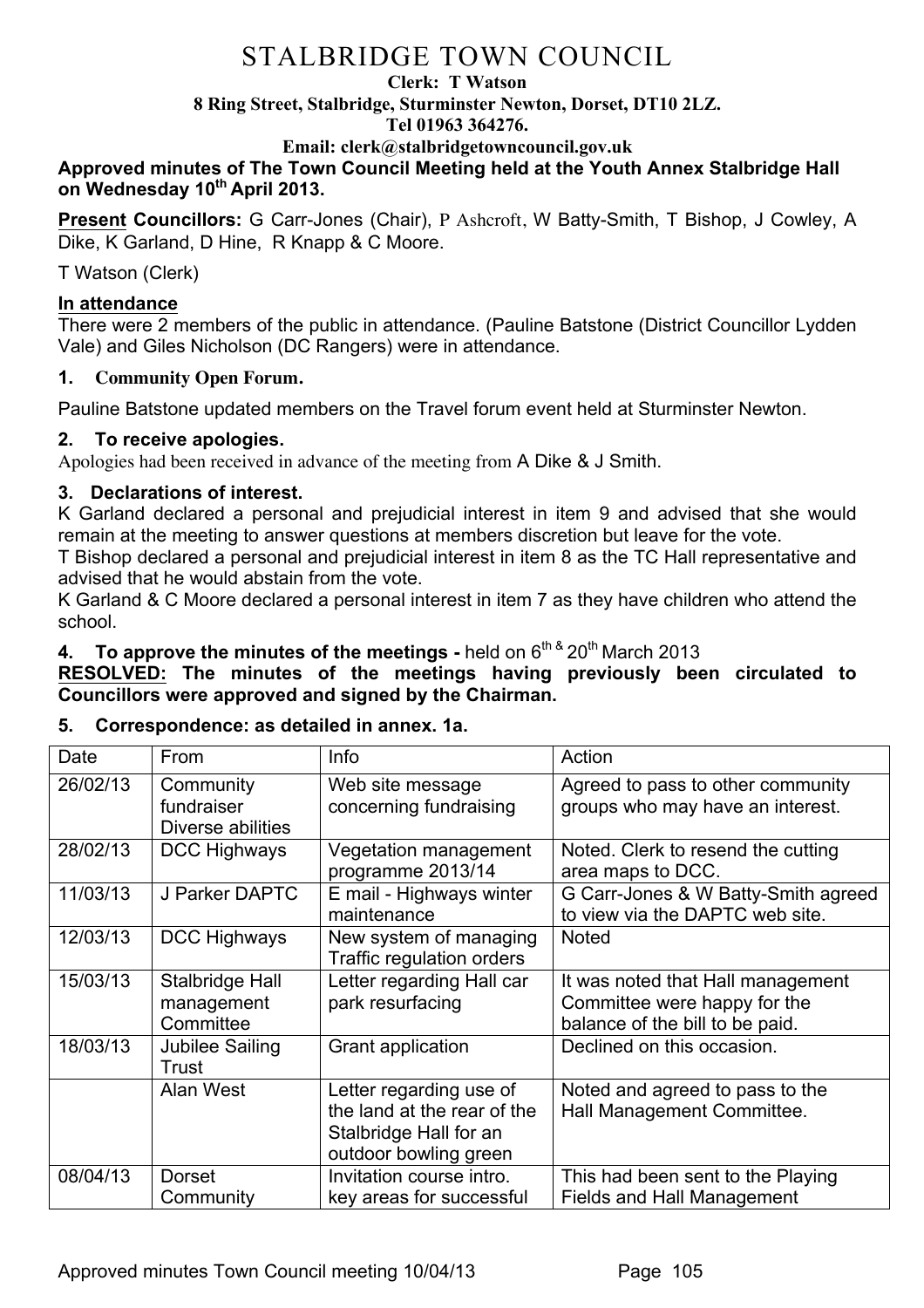### **Clerk: T Watson**

**8 Ring Street, Stalbridge, Sturminster Newton, Dorset, DT10 2LZ.**

**Tel 01963 364276.** 

#### **Email: clerk@stalbridgetowncouncil.gov.uk**

| Action | fundraising | Committees. Agreed to send to other |
|--------|-------------|-------------------------------------|
|        |             | community groups.                   |

### **6. To set up an "action group" to help progress the Trailway between Sturminster Newton and Stalbridge.**

Giles Nicholson advised members that in order to achieve the objective a great deal of local support would be required. The project would most importantly need land owner co-operation after which funding could be achieved. Members expressed great interest as the Trailway featured strongly at the 'Shaping Stalbridge ' event. J Wardell offered to report back to the 'Open Spaces' group at Sturminster Newton.

**RESOLVED: It was proposed and agreed to set up an "action group" to help progress the Trailway between Sturminster Newton and Stalbridge. Members G Carr-Jones, D Hine, P Ashcroft, C Moore, G Nicholson, J Wardell and N Brown.**

**7. To receive a grant funding application from Stalbridge School PTA for pool remedial works.**

At the March meeting members had agreed in principal to make a grant of £1,500.00 **RESOLVED: It was proposed by D Hine, seconded by W Batty-Smith and agreed to give a grant of £1,500.00 to Stalbridge School PTA for pool remedial works.**

**8. To receive a capital grant funding application from the Stalbridge Hall Management Committee for new windows for the hall.** 

The amount requested was £9,000 (82% of the lowest quote).The balance to be made up of £2,000 hall funds. Four quotes were presented and accounts y/e March 2012. Members questioned if the grant could be deemed as capital. In the absence of any other member T Bishop spoke on behalf of the Hall Management Committee. Whilst he has reservations regarding the adequacy of financial reporting and the management of funds for projects he felt that this should not stand against the improvement of a community asset of considerable value. It was noted that replacement windows would reduce heating costs and members were keen to see a specification to support this. Concern was expressed at the high percentage applied for, in relation to the total cost. Putting a cap on the bequest to the TC was suggested.

**RESOLVED: It was proposed and agreed to advise the Hall Management Committee that whilst members are happy to make a financial contribution to the project, they were not happy to do so at the level requested in relation to the total cost. They request copies of the quotes including a specification proving cost savings and encourage the Hall Committee to demonstrate exploration of alternative funding sources for the project.** 

T Bishop abstained from the vote.

### **9. To review the future provision of Town Orderly services and give further instruction.**

The Clerk had prepared a paper on the subject for members review. Gillingham TC had given 1 months notice on the contract termination. G Carr- Jones suggested the TC write to thank them for the service but express disappointment at the short notice given. The Clerk advised that initially Dorset Waste Partnership (DWP) had expressed interest in helping with the interim service, but this had not come to fruition. The Chairman explained that K Garland had done some litter picking in the High Street on Easter Sunday and that this had lead to her partner Ian Kerr offering a voluntary service to cover the interim period. Members were most grateful for Ians efforts. The best way forward was considered to be sub-contracting to a company and it was noted that 3 expressions of interest had been received.

K Garland left the meeting.

# **RESOLVED: It was proposed and agreed:**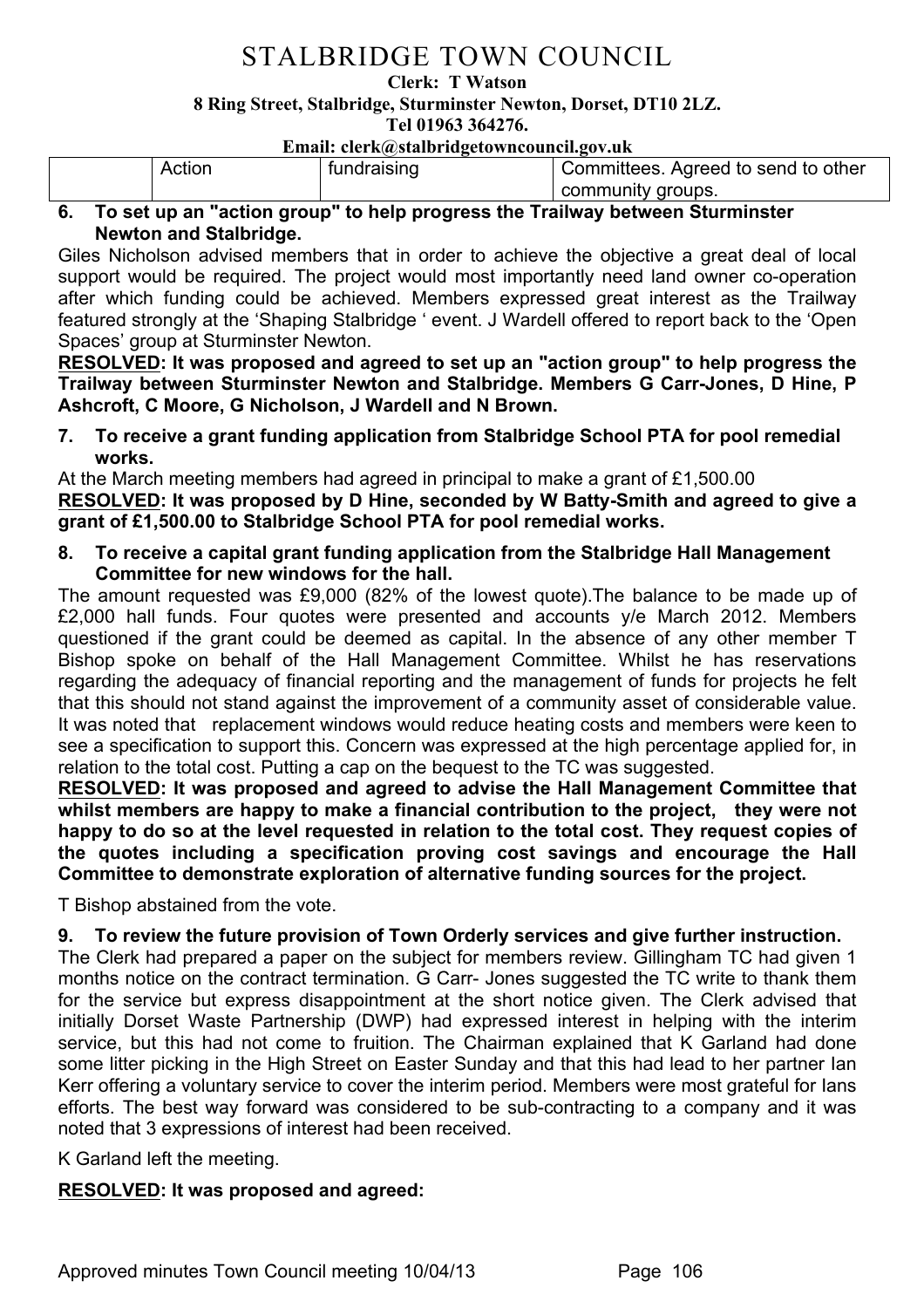### **Clerk: T Watson**

**8 Ring Street, Stalbridge, Sturminster Newton, Dorset, DT10 2LZ.**

**Tel 01963 364276.** 

**Email: clerk@stalbridgetowncouncil.gov.uk**

- **To reimburse Ian Kerr for any expenses incurred to include an honorarium payment no more than the monthly payment to Gillingham Town Council.**
- **To send the specification of works to the 3 interested parties and to set up a working group to review the tenders and make a recommendation to Council at the June meeting. (Members: C Moore, G Carr-Jones and T Bishop)**

K Garland returned to the meeting.

**10. To consider the management / funding for the Station road car park and give further instruction. G Carr-Jones**

The Chairman advised that the traders had covered the cost of the rates for the last 2 years. He explained that there may be an opportunity to take control of the car park from NDDC and that this could be managed by the Community Interest Company (CIO), who would have rates exemption. Members agreed it was in the interest of the Town to have a car park free at point of use.

**RESOLVED: It was proposed by D Hine seconded by W Batty-Smith and agreed to make a contribution to NDDC of £3,000 to cover the rates for the financial year 13/14.**

### **11. To appoint the internal auditor for accounting period 12.13.**

Mr Bedford was happy to carry out the internal audit at a charge of £75.00. Members were happy to use the previous terms of reference and schedule for the internal audit.

**RESOLVED: It was proposed and agreed to appoint Mr O Bedford as the internal auditor for the accounting period 12.13. The terms of reference and schedule for the internal audit were approved accordingly.**

### **12. Finance:**

**a. To approve the accounts as presented in annex 1b. for payment.**

| HM Revenue & customs            | Tax & NI April                                         | £79.60    |
|---------------------------------|--------------------------------------------------------|-----------|
| <b>Tracey Watson</b>            | Salary April                                           | £769.61   |
| T Watson                        | In lieu of office mobile top up                        | £40.00    |
| T Watson                        | In lieu of refreshments for Team North Dorset meeting  | £6.72     |
| T Watson                        | In lieu of office mobile phones purchase               | £92.90    |
| <b>Sanders Electrical</b>       | portacabin power cable                                 | £79.80    |
| <b>NDDC</b>                     | 8 Ring Street rates April                              | £17.12    |
| Midwest Office Equipment        | Copier Toner cartridge                                 | £102.10   |
| J Smith                         | Travel expenses claim                                  | £27.00    |
| <b>Green Energy Consultants</b> | EPC the flat 8 Ring Street                             | £60.00    |
| <b>Inwood Estate</b>            | Rent playing fields 1/2 yearly 1st installment 2013/14 | £1,670.00 |
| R Sharp                         | Grass cutting TC & NDDC                                | £664.00   |
| <b>NDDC</b>                     | Contribution to Station Rd car park rates              | £3,000.00 |
| <b>Total Gas &amp; Power</b>    | Gas Library 11.02.13-28.02.13 exp. under POWB/S137     | £52.05    |
| Gillingham Town Council         | <b>Street Cleaning February 2013</b>                   | £1,477.26 |
| Wessex Water                    | Water WC's 25/09/12-20/03/12                           | £110.08   |
| Stalbridge School PTA           | Pool refurbishment grant                               | £1,500.00 |
| C & G Tarmac surfacing Ltd      | Balance of grant for hall car park re-surfacing        | £2,000.00 |

**RESOLVED: Proposed by W Batty-Smith, seconded by D Hine and agreed that approval of the invoices as presented be made including the above underlined additions.**

**b. To approve a transfer of funds of £10,000 £12,000 from the deposit to the current account to cover day to day running expenses.**